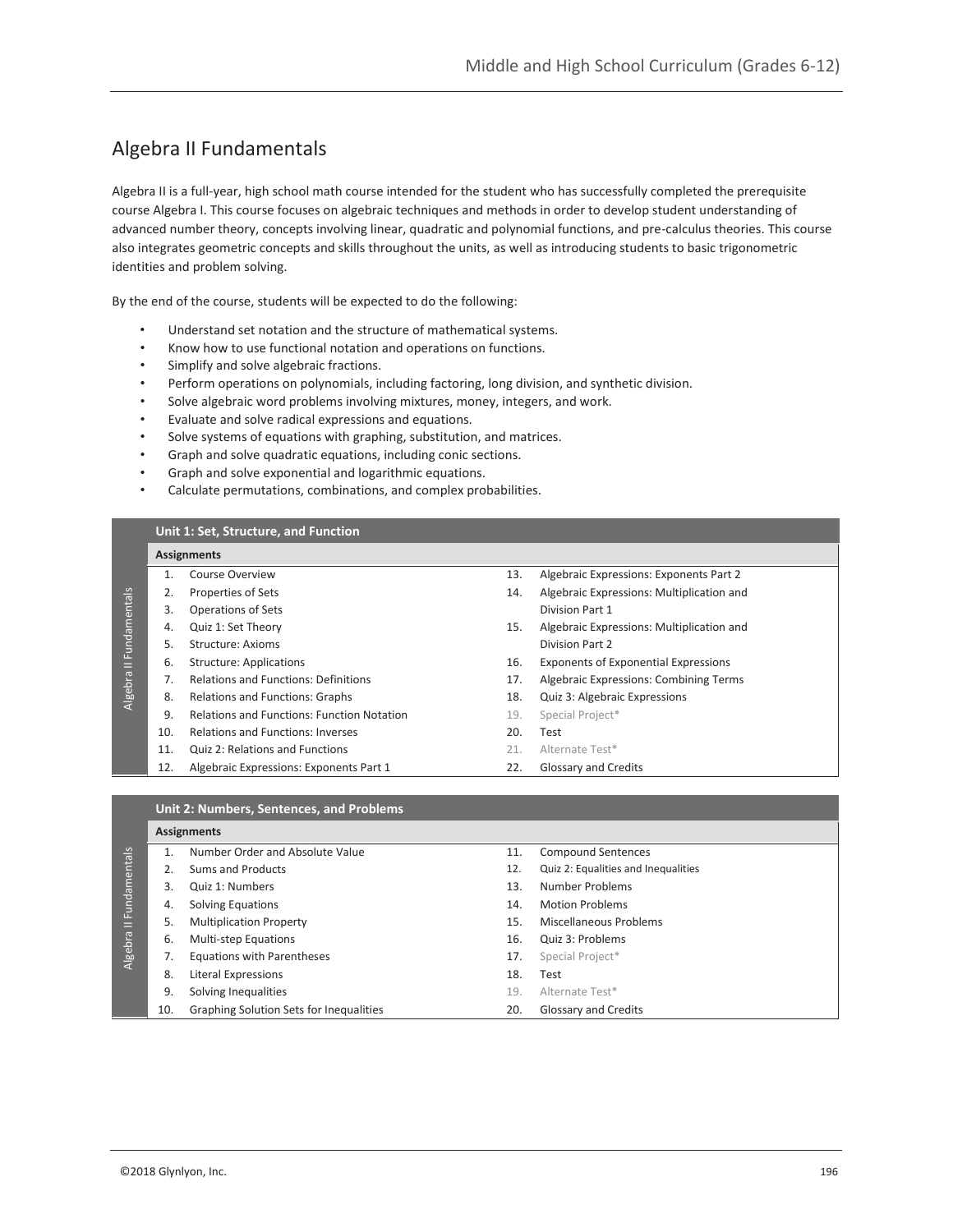|          | <b>Unit 3: Linear Equations and Inequalities</b> |                                    |     |                                     |  |
|----------|--------------------------------------------------|------------------------------------|-----|-------------------------------------|--|
|          |                                                  | <b>Assignments</b>                 |     |                                     |  |
|          |                                                  | Line Graphs                        | 12. | Solutions by Addition               |  |
|          |                                                  | Line Graphs by Two Points          | 13. | Solutions by Substitution           |  |
|          | 3.                                               | Slope of Lines Part 1              | 14. | Application of Systems of Equations |  |
|          | 4.                                               | Slope of Lines Part 2              | 15. | Quiz 2: Solutions for Systems       |  |
| ═        |                                                  |                                    | 16. | Solving Inequalities                |  |
| 高。<br>Ļ٥ | 6.                                               | Equations: Point Slope Part 2      | 17. | Solving Two-order Inequalities      |  |
|          |                                                  | Equations: Point Slope Part 3      | 18. | Quiz 3: Solving Inequalities        |  |
|          | 8.                                               | Equations: Slope-Intercept         | 19. | Special Project*                    |  |
|          | 9.                                               | General Equation of a Line         | 20. | Test                                |  |
|          | 10.                                              | Quiz 1: Lines                      | 21. | Alternate Test*                     |  |
|          | 11.                                              | Solutions for Systems of Equations | 22. | <b>Glossary and Credits</b>         |  |

## **Unit 4: Polynomials**

Alg

Alg

|     |     | <b>Assignments</b>                         | 12. | Quiz 2: Polynomials            |  |
|-----|-----|--------------------------------------------|-----|--------------------------------|--|
|     |     | 1. Products and Factoring                  |     |                                |  |
|     |     | 2. Multiplying Polynomials by Polynomials  | 13. | <b>Direct Variation</b>        |  |
|     | 3.  | Using Special Products Part 1              | 14. | <b>Inverse Variation</b>       |  |
|     | 4.  | Using Special Products Part 2              | 15. | Joint and Combined Variation   |  |
|     |     |                                            | 16. | Quiz 3: Working Variations     |  |
| 를 ᇛ | 6.  | Factoring Special Products Part 1          | 17. | Project: Creating an Algorithm |  |
|     | 7.  | Factoring Special Products Part 2          | 18. | Special Project*               |  |
|     | 8.  | Quiz 1: Special Products                   | 19. | Test                           |  |
|     | 9.  | <b>Addition and Subtraction Operations</b> | 20. | Alternate Test*                |  |
|     | 10. | Division with Polynomials                  | 21. | <b>Glossary and Credits</b>    |  |
|     | 11. | <b>Synthetic Division</b>                  |     |                                |  |
|     |     |                                            |     |                                |  |
|     |     | <b>Unit 5: Algebraic Fractions</b>         |     |                                |  |
|     |     |                                            |     |                                |  |

| 1.  | Multiplying and Dividing with Fractions       | 12. | Proportions                      |
|-----|-----------------------------------------------|-----|----------------------------------|
|     | <b>Reducing Rational Expressions</b>          | 13. | Quiz 3: Fractional Equations     |
| 3.  | <b>Multiplying Algebraic Fractions</b>        | 14. | <b>Applications of Fractions</b> |
| 4.  | Dividing Algebraic Fractions                  | 15. | Mixture Problems                 |
|     |                                               | 16. | Work Problems                    |
| 6.  | Adding and Subtracting Algebraic Fractions    | 17. | Quiz 4: Problems with Fractions  |
|     | Addition and Subtraction                      | 18. | Special Project*                 |
| 8.  | Mixed Expressions and Complex Fractions       | 19. | Test                             |
| 9.  | Quiz 2: Addition and Subtraction of Fractions | 20. | Alternate Test*                  |
| 10. | Equations with Fractions                      | 21. | <b>Glossary and Credits</b>      |
| 11. | <b>Fractional Equations</b>                   |     |                                  |

#### Algebrall **Unit 6: Semester Review and Exam Assignments** 1. Review 3. Alternate Exam - Form A\*

4. Alternate Exam - Form B\*

2. Exam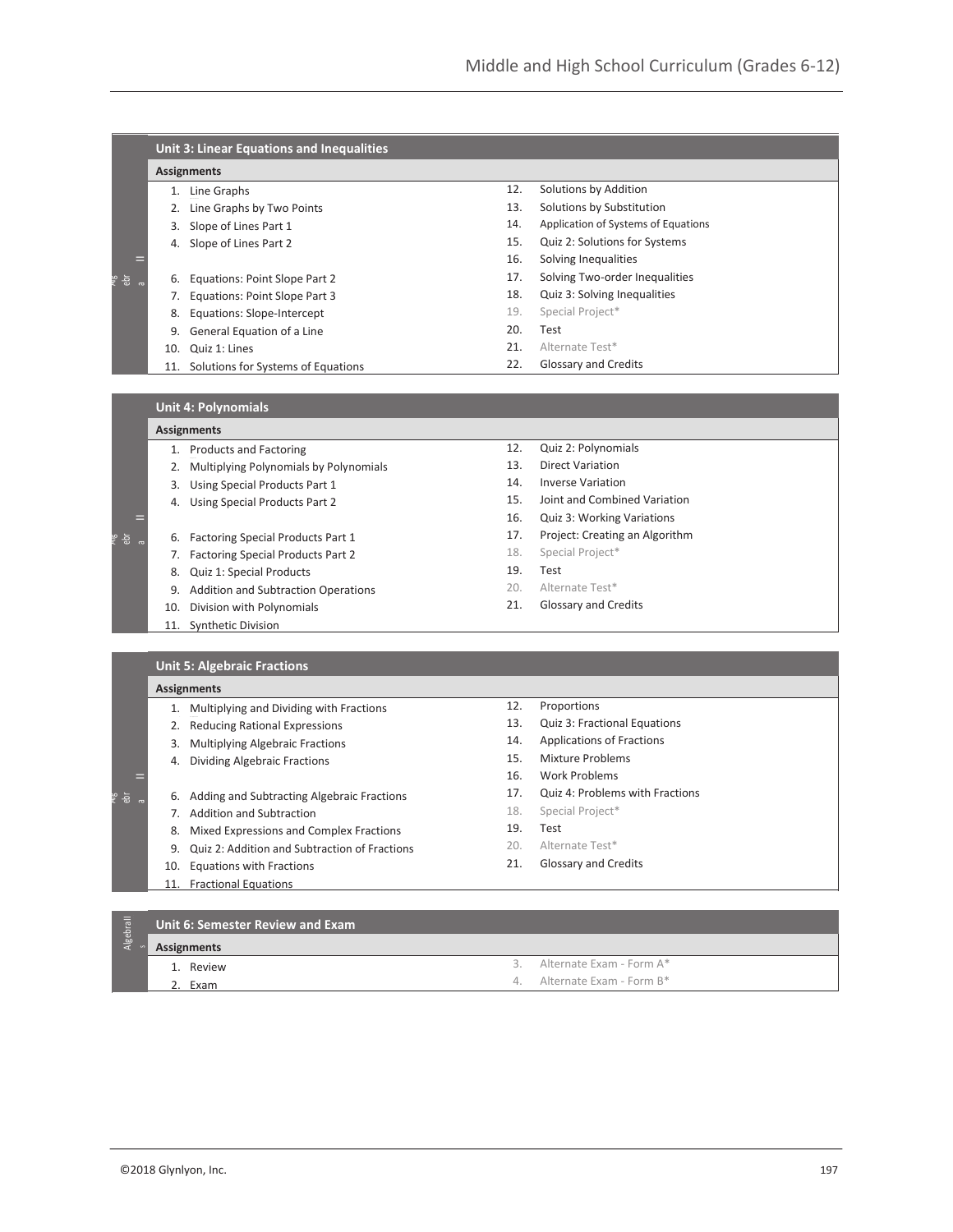|                |     | <b>Unit 7: Real Numbers</b>          |     |                                             |
|----------------|-----|--------------------------------------|-----|---------------------------------------------|
|                |     | <b>Assignments</b>                   |     |                                             |
|                |     | <b>Real Numbers</b>                  | 11. | Word Problems Involving Quadratic Equations |
|                | 2.  | Law of Radicals                      | 12. | Sum and Product of Roots                    |
|                | 3.  | Conjugates                           | 13. | The Discriminant                            |
|                | 4.  | <b>Radical Equations</b>             | 14. | <b>Imaginary Numbers</b>                    |
| $\overline{C}$ |     |                                      | 15. | Quiz 3: Quadratic Formula                   |
|                | 6.  | <b>Quadratic Equations</b>           | 16. | Special Project*                            |
|                |     | <b>Factoring Quadratic Equations</b> | 17. | Test                                        |
|                | 8.  | Completing the Square                | 18. | Alternate Test*                             |
|                | 9.  | <b>Quiz 2: Quadratic Solutions</b>   | 19. | Glossary and Credits                        |
|                | 10. | Quadratic Formula                    |     |                                             |
|                |     |                                      |     |                                             |

|             | <b>Unit 8: Quadratic Relations and Systems</b>        |     |                                        |  |  |
|-------------|-------------------------------------------------------|-----|----------------------------------------|--|--|
|             | <b>Assignment Titles</b>                              |     |                                        |  |  |
|             | Distance Formula                                      | 12. | <b>Systems of Equations</b>            |  |  |
| $2^{\circ}$ | Circle                                                | 13. | Solutions of Inequalities              |  |  |
| 3.          | Ellipse                                               | 14. | Applications of Conic Sections: Part 1 |  |  |
| 4.          | Ellipse Continued                                     | 15. | Applications of Conic Sections: Part 2 |  |  |
|             |                                                       | 16. | Applications of Conic Sections: Part 3 |  |  |
| 6.<br>8.    | Conic Sections: Parabola<br>Conic Sections: Hyperbola | 17. | <b>Constant of Proportionality</b>     |  |  |
|             | Conic Sections: Parabola Continued                    | 18. | Quiz 3: Applications of Conics         |  |  |
|             |                                                       | 19. | Special Project*                       |  |  |
| 9.          | Conic Sections: Hyperbola Continued                   | 20. | Test                                   |  |  |
| 10.         | <b>Identifying Conic Sections</b>                     | 21. | Alternate Test*                        |  |  |
| 11.         | Quiz 2: Conics                                        | 22. | Glossary and Credits                   |  |  |

|         |     | <b>Unit 9: Exponential Functions</b>            |     |                                         |
|---------|-----|-------------------------------------------------|-----|-----------------------------------------|
|         |     | <b>Assignment Titles</b>                        |     |                                         |
|         |     | <b>Exponential Functions</b>                    | 13. | <b>Graphs of Logarithmic Functions</b>  |
| 良姜      |     | <b>Fractional Exponents</b>                     | 14. | Solving Logarithmic Equations           |
|         | 3.  | <b>Exponential Equations</b>                    | 15. | Logarithmic Applications                |
|         | 4.  | <b>Graphing Exponential Functions</b>           | 16. | Quiz 2: Logarithmic Functions           |
|         | 5.  | <b>Exponential Applications</b>                 | 17. | Matrices                                |
|         |     |                                                 | 18. | <b>System Solutions with Matrices</b>   |
| Ξ       |     | Logarithmic Functions                           | 19. | Addition and Multiplication of Matrices |
| Algebra | 8.  | <b>Evaluation of Logarithms</b>                 | 20. | Quiz 3: Matrices                        |
|         | 9.  | <b>Evaluating Exponential Functions, Common</b> | 21. | Special Project*                        |
|         |     | Logarithms, and Natural Logarithms              | 22. | Test                                    |
|         | 10. | <b>General Properties of Logarithms</b>         | 23. | Alternate Test*                         |
|         | 11  | <b>Scientific Notation</b>                      | 24. | <b>Glossary and Credits</b>             |
|         | 12. | Calculation of Common Logarithms                |     |                                         |

'

Algebr